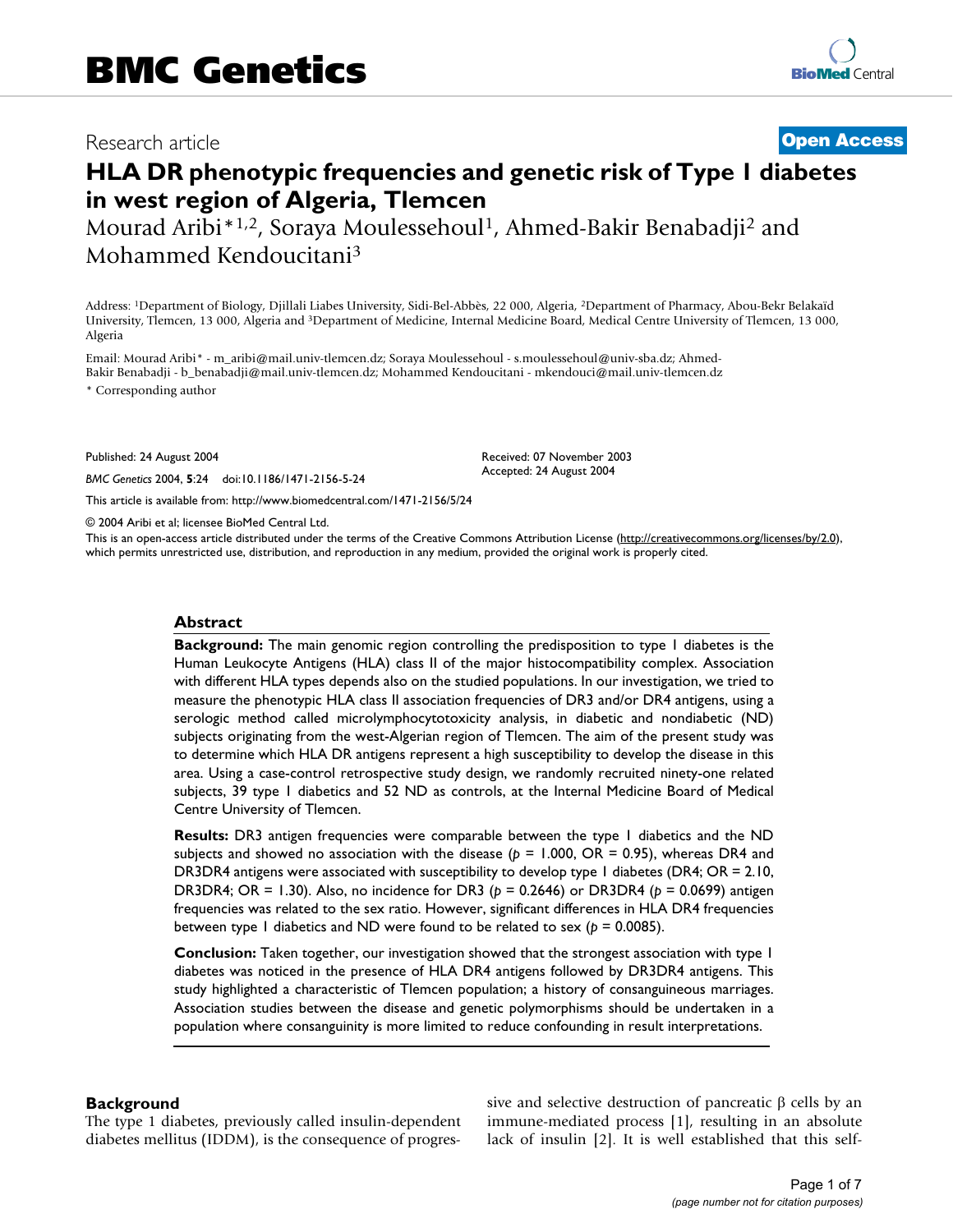destruction is primarily provoked by the activation of the autoreactive T lymphocytes by the production of T-helper 1 cytokines [3,4]. In addition, the difference of the epidemiological data from one region to another could largely explain why the release of the autoimmunity is stimulated under the influence of one or more environmental factors [5,6], in genetically predisposed subjects. It is currently obvious that the strongest genetic susceptibility of predisposition is allotted to the IDDM1 alleles located in the HLA locus of the chromosome 6p21 [7-9], and the non-HLA alleles, particularly the IDDM2 polymorph gene located in the region 5' of the insulin gene (*INS*) promoter situated on the chromosome 11p15 [10,11]. Other regions of the genome were identified as IDDM3, coding for the IGF1 receptor, IDDM4, located near the fibroblast growth factor 3 gene, IDDM5, near the estrogens receptor gene [7] etc. The majority of these regions have no possible statistical criteria allowing them to be clearly linked to the disease [11]. In all cases, it is mainly HLA alleles that present a high risk of contracting the disease compared to non-HLA alleles [6,12]. Due to this, they are qualified as high genetic predictive markers of developing type 1 diabetes in families having a type 1 diabetic member. Interestingly, the disease prediction offered with success the possibility of clinical trials to delay, or even prevent the appearance of type 1 diabetes.

However, the different HLA types associated with diabetes depend also on the population. The purpose of our study is to measure HLA DR3 and/or DR4 antigen frequencies and their association in diabetic and nondiabetic subjects originating from the west-Algerian region of Tlemcen. Using a case-control retrospective study design, we attempt to determine which is the greatest HLA DR susceptibility contributing to developing type 1 diabetes. Ninety-one (91) eligible subjects (thirty-nine (39) type 1 diabetics and fifty-two (52) nondiabetics with relatives with type 1 diabetes as controls), were recruited at the Internal Medicine Board of the Medical Centre University of Tlemcen.

### **Results**

Table [1](#page-1-0) summarizes HLA DR3, DR4 and DR3DR4 antigen frequencies in type 1 diabetics and their nondiabetic relatives.

DR4 and DR3DR4 antigens showed an association with susceptibility to type 1 diabetes (DR4; OR = 2.10, DR3DR4; OR =  $1.30$ , that is respectively OR confidence interval 1.04–4.24 and 0.60–2.80, 95% CI), in contrast, DR3 antigens showed no association with the disease (OR  $= 0.95$ , OR confidence interval 0.48–1.87, 95% CI). It is important to notice that the strongest association is found in DR4 phenotype as indicated in Figure 1.

In addition, the phenotypic frequency of DR4 or DR3DR4 molecules is higher in diabetic group than in the control one, although the difference did not reach significance level in DR3DR4 frequencies (*p* = 0.0361 and *p* = 0.5887 respectively). On the contrary, the DR3 molecules frequency is slightly decreased in type 1 diabetic patients compared to the controls and presents no statistically significant difference (*p* = 1.000). Furthermore, no incidence was related to the sex criteria for the frequencies of DR3 and DR3DR4 molecules (*p* > 0.05). However, significant differences in HLA DR4 frequencies are linked to the female sex and present a value definitely higher in type 1 diabetic patients compared to those of nondiabetics for the same sex  $(p < 0.05)$  (Figure 2).

<span id="page-1-0"></span>

|  | Table 1: HLA DR phenotypic frequencies according to p-values and Odds ratio in type 1 diabetic and nondiabetic subjects. |  |
|--|--------------------------------------------------------------------------------------------------------------------------|--|
|--|--------------------------------------------------------------------------------------------------------------------------|--|

|                 | Type I diabetics $n = 39$ : 15 M/24 F |           |            | Nondiabetic controls $n = 52$ : 21 M/31F |               |                      |
|-----------------|---------------------------------------|-----------|------------|------------------------------------------|---------------|----------------------|
|                 | <b>Frequency (Proportion and %)</b>   |           |            |                                          |               |                      |
| <b>HLA</b>      | M                                     | F.        | M          | F                                        | Þ             | Odds ratio (95 % CI) |
| DR <sub>3</sub> | 3(7.69)                               | 7(17.9)   | 5(9.62)    | 9(17.31)                                 | 0.2646a       | $0.95(0.48 - 1.87)$  |
|                 | 10(25.64)                             |           |            | 14 (26.92)                               |               |                      |
| DR <sub>4</sub> | 4 (10.26)                             | 9(23.08)  | 6(11.54)   | 4(7.69)                                  | $0.0085$ a, * | $2.10(1.04 - 4.24)$  |
|                 | 13(33.33)                             |           | 10(19.23)  |                                          | $0.0361*$     |                      |
| DR3DR4          | 4 (10.26)                             | 4(10.26)  | 2(3.85)    | 7(13.46)                                 | 0.0699a       | $1.30(0.60 - 2.80)$  |
|                 | 8(20.51)                              |           | 9(17.31)   |                                          | 0.5887        |                      |
| DR3 and/or DR4  | 11(28.21)                             | 20(51.28) | 13(25.0)   | 20 (38.46)                               | 0.5791a       | $2.21(1.13-4.36)$    |
|                 | 31 (79.49)                            |           | 33 (63.46) |                                          | $0.0194*$     |                      |
| X/X             | 4 (10.26)                             | 4(10.26)  | 8(15.38)   | 11(21.15)                                | $0.0111a.*$   |                      |
| 8(20.51)        |                                       | 19(36.54) |            | $0.0194*$                                |               |                      |

a*p*-Values related to the sex ratio comparison (male = M, female = F). \* *p* < 0.05. X = non-DR3, non-DR4.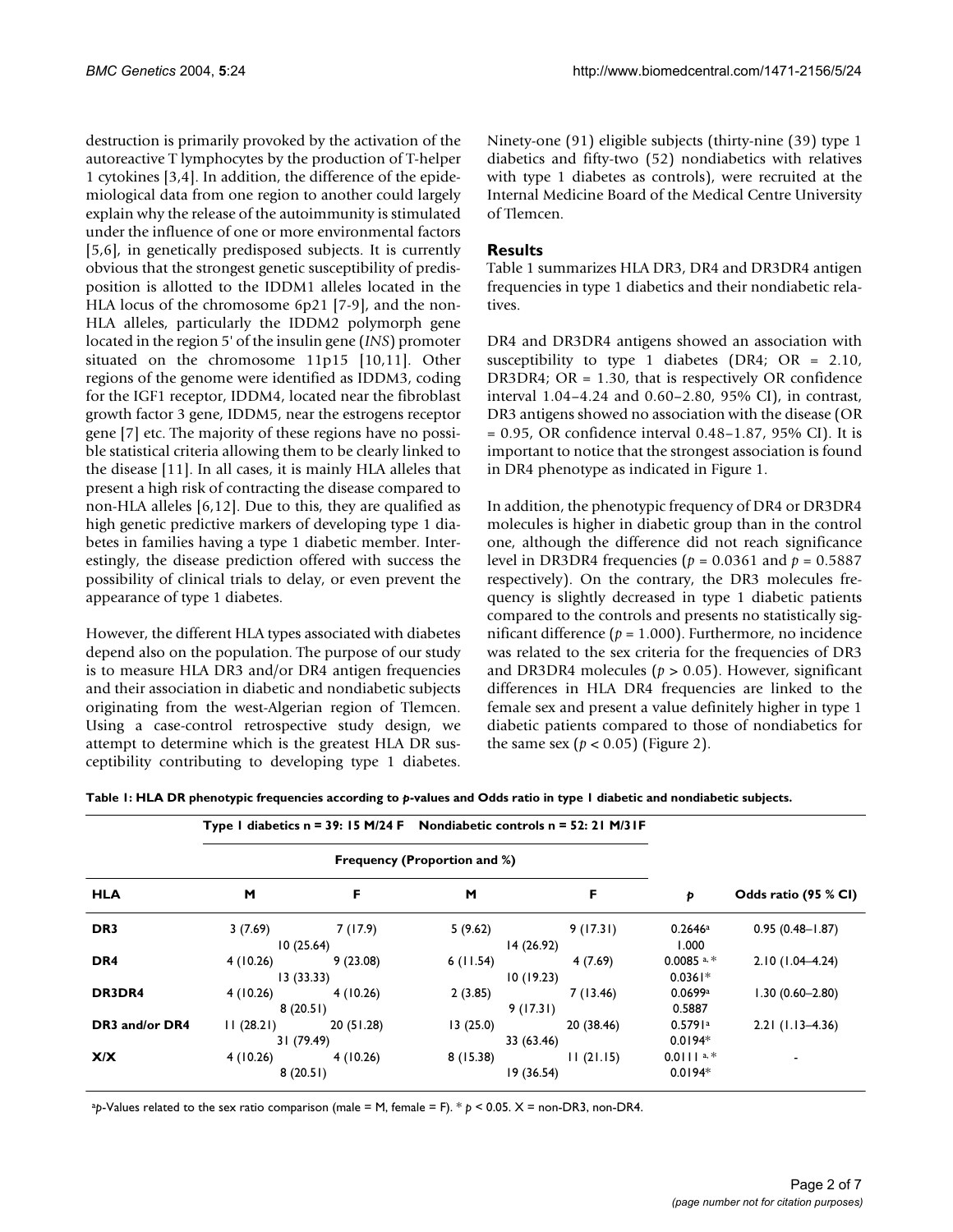

# **Figure 1 HLA DR antigen associations with type 1 diabetes.** The block boxes represent the odds ratios (OR). The horizontal lines represent the lower and upper confidence limit of OR (confidence interval, 95 % CI).

 **HLA Frequency (%) DR3 DR4 DR3DR4** 0 5 10 15 20 25 0 5 10 15 20 25 0 5 10 15 20 25 **Type 1 diabetics**  Type 1 diabetics 1 7,69 1 10,26 1 10,26 **and ND** 2 9,62 3,85 2 11 2 3 17,9 3 3 23,08 10,26 \*4 13,46 4 17,31 4 7,69 Type 1 diabetic/M **ND/M Type 1 diabetic/F** ND/F

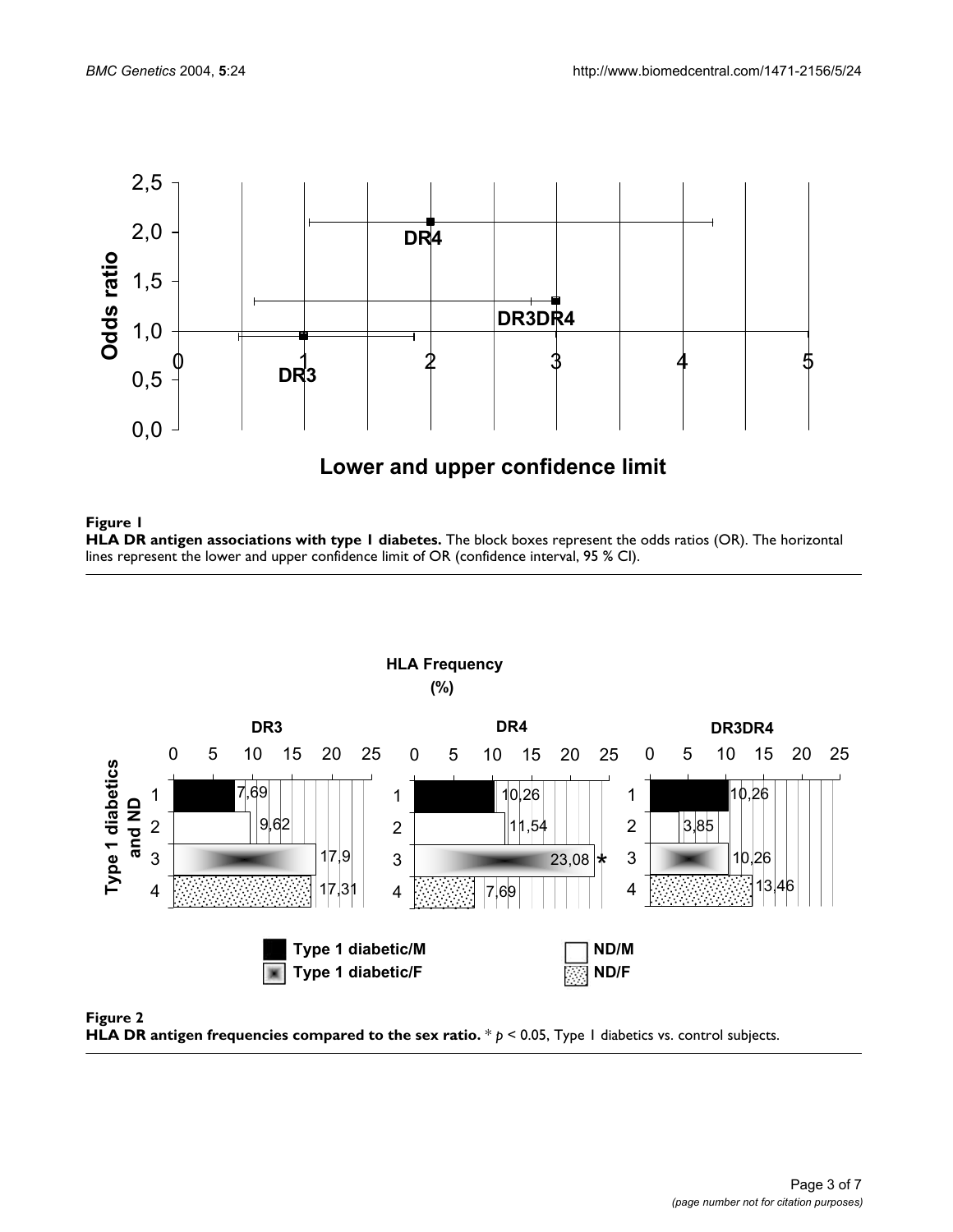### **Discussion**

Type 1 diabetes is a polygenic disease which results from the interaction between environmental (viral, toxic, nutritional, socioeconomic [6]) and genetic factors. It is the form of diabetes which occurs mainly in children and young adults [13].

Fortunately, molecular epidemiology offers the hope of the possibility of preventing the disease in the future, by evaluating the potential factors of risk of developing this pathology [6]. Although almost 90 % of new cases of type 1 diabetes occur sporadically, studies of individuals with a diabetic relative in their family are essential [4].

It is well established that associations between type 1 diabetes and certain HLA antigens largely facilitate the identification of the subjects having a potential risk to develop the disease. Among the putative HLA molecules known to confer a high susceptibility are DQA1 (\*0301)-DQB1 (\*0302) (= DQ8), DQA1 (\*0501)-DQB1 (\*0201) (= DQ2), DRA-DRB1 (\*0401) (= DR4) and DRA-DRB1 (\*0301) (= DR3) [14]. However, epidemiological studies showed that the different HLA types associated with the diabetes depend also on the various populations. For instance, the risk of developing type 1 diabetes in Caucasians is greater if they are carrying the HLA A8 and B15, while DQ6 alleles are protectors [11,14,15]. Among Japanese, it is the association with the HLA B54 that confers a higher susceptibility to develop the disease, while the strongest association was found with HLA DR and HLA DQ locus [11].

In Algeria, and especially in its western region (Tlemcen), which is known for its history of consanguineous marriage, there is a high rate of consanguinity. This fact could increase the risk of developing type 1 diabetes by favouring the transmission of HLA haplotypes and recessive genes of susceptibility except for HLA antigens that are common in both parents. For these reasons, we were interested in checking whether phenotypically DR3DR4 antigens would involve less risk to develop the disease, in comparison with DR3 or DR4 antigens, knowing the fact that the presence of a probable consanguinity could reduce the frequency of DR3DR4 polymorph phenotype compared to that of DR3 or DR4 phenotype.

On a purely comparative basis, similarities seem to be found between our results and those of other investigators [5,13,15] with regards to HLA DR4 or DR3DR4 frequencies, which are higher in the type 1 diabetic than the nondiabetic population. On the contrary, the HLA DR3 antigens showed comparable frequencies in both groups of our sample. Consequently, these observations associating DR3 phenotype to a protector effect against type 1 diabetes in our studied population are thus do not conform

with those reported in the literature [15-18]. However, DR4 and DR3DR4 antigens are obviously associated with susceptibility of developing the disease. It should also be noted that DR3DR4 antigens might represent a weaker predictive value of disease risk. We concluded from this that the non-excess of DR3DR4 antigens, or comparable frequencies of DR3 molecules between type 1 diabetic patients and ND relative controls, might be a strong indices of consanguinity in our sample. A recent study carried out in Sweden showed that HLA DR3 is associated to the development of type 1 diabetes and the incompatibility of blood group ABo [19]. One can thus note that the role of the HLA DR3 antigens in conferring risk for type 1 diabetes can be masked in the homogeneous populations. Due to the restricted size of our sample, which may influence our interpretation, we should not consider the odds ratio of HLA DR3 antigens or the eventual consanguinity of our studied population. Moreover, many evidences [20-23] incriminate DR3 and/or DR4 antigens in the susceptibility to type 1 diabetes and their association with the detected autoantibodies in this disease. Indeed, the marks of autoimmunity are much more observed in the diabetic patients carrying DR3 or DR4 antigens than in the diabetic patients where DR3 or DR4 antigens were absents [13]. Furthermore, recent research indicates that a subject with HLA DR4 or DR3 alleles has three or four times more chance of developing type 1 diabetes compared to the general population; DR3DR4 is associated with the highest risk (20 to 40 times more) [11].

In Algeria, very few investigations have been undertaken to study the impact of the genetic background on the risk to develop type 1 diabetes in its population, where an annual average incidence of 4.7 per 100000 has already been listed [24]. In a similar study carried out on Algerian unrelated type 1 diabetics ( $n = 50$ ) and nondiabetics controls (n = 46), the presence of DR3-DQ2 (linkage disequilibrium) in 45 % of patients and in 13 % of controls was detected by molecular genotyping method using PCR (polymerase chain reaction) and SSO (sequence specific oligonucleotide). DR4-DQ8 was found in 37 % of diabetic cases and in 4 % of control groups [25]. Finally, association with type 1 diabetes attributed to DR-B1\*0405 (alleles of DR4 antigens expression) susceptibility showed a match with our results; however, the DR4 antigens were found to be linked to the female sex. According to the results showed in Table [1](#page-1-0), there is no difference between men and women patients with type 1 diabetes carrying DR4 antigens, but a significant difference was noticed in female sex, either women were contracted or not with diabetic disease.

It is certain that screening of HLA class II sub-types and determination of DNA coding sequences allows more precise characterization of ethnic groups, especially, because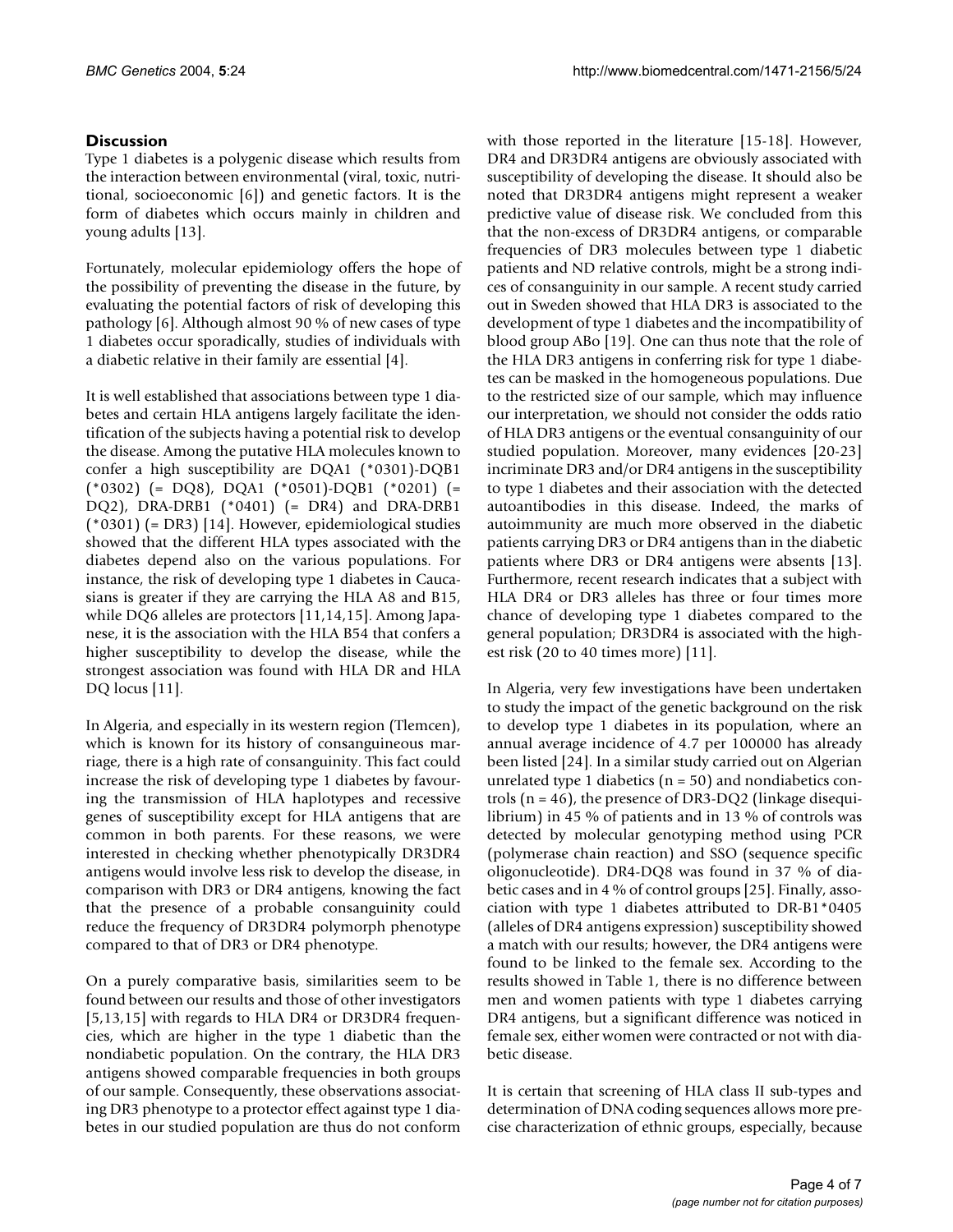the same coded molecules can differ by the position of few amino acids. For example, it is well established that DQA1 and DQB1 alleles (sub-types of HLA DQ) code respectively for the alpha and beta chain of the DQ molecule [6]. Thus, the combination of DQ alpha with Arg in position 52 (Arg-52) and DQ beta in position 57 without Asp (non-Asp 57) is called a diabetogenic heterodimer which is the biggest risk factor of type 1 diabetes in Caucasian. Nevertheless, among the Japanese population, type 1 diabetes is particularly associated with HLA DQ alpha Arg-52, but not with HLA DQ beta non-Asp 57 [5].

Moreover, it is true that the search of an association with a candidate gene allows a better characterization for most of the frequent multifactorial diseases, because the candidate genes are directly implied in the pathological processes. Today, it is reported that the CTLA-4 (cytotoxic Tlymphocyte antigen-4) allele, localised on the chromosome 2p33, former IDDM12, is largely associated with the susceptibility of numerous common complex diseases, such as the common autoimmune disorders Graves' disease, the autoimmune hypothyroidism and type 1 diabetes [26]. Combined, these pertinent observations still open new perspectives for debating this crucial subject concerning the public health.

### **Conclusion**

Type 1 diabetes, or youth diabetes, is a multifactorial disease occurring on a genetic ground of predisposition and starts under certain environmental conditions. The most effective preventive strategy must be designed at the prediabetes stage, since immune and/or genetic markers can easily indicate subjects with high risk before the clinical symptoms. Thus, the genetic analysis of HLA class II associations has allowed a screening of the contributing molecules to the type 1 diabetes development and the selection of subjects, which are likely to contract the disease.

In this study, we were confronted with difficulties in interpretation of our results which are mainly due to the presence of some indices of consanguinity in our studied population, showing a non excess of DR3DR4 phenotype compared to the DR3 or DR4 phenotype, and a no link of DR3 phenotype to the disease. This result could be due to an ethnic characteristic of Tlemcen population, a history of consanguineous marriages. Nevertheless, these preliminary results made it possible to answer the asked questions. Thus, the strongest type 1 diabetes association is statistically revealed with phenotypic expression of DR4 followed by DR3DR4 phenotype. Association studies between the disease and genetic polymorphisms should be carried out on the population having more limited consanguinity to reduce confusions in result interpretations.

### **Methods**

### *Subjects*

The study was conducted on ninety-one first-degree related subjects (brothers, sisters and siblings), randomly recruited at the Internal Medicine Board of the Medical Centre University of Tlemcen (west-Algeria). The sample included thirty-nine patients with type 1 diabetes (15 males, 24 females), and fifty-two healthy subjects (21 males, 31 females) selected from diabetes relatives as controls. Prior medical histories and personal characteristics were obtained from participants *via* a questionnaire. The patients' mean (± Standard Deviation) age at clinical onset was  $12.28 \pm 5.97$  years with range of 5 to 22 years and median of 11 years. Subjects who were not first degree related and who were not originating from Tlemcen region were excluded. The use of first-degree relatives eliminates exposures of environmental factors such as food items and viruses since first-degree relatives usually share the same milieu. For execution of the protocol, the informed consent was obtained from all the participating subjects to the designated study.

### *HLA phenotyping (standard complement-dependent assay)*

The applied serologic technique lies on the aptitude of the antibodies to recognize allotropic determinants of HLA molecules on cellular surface [27]. This method is sensitized by a reaction of microlymphocytotoxicity [28,29], which uses specific anti-HLA DR antisera and rabbit complement of commercial typing tray (Biotest, Germany). Initially, the peripheral blood lymphocytes (PBL) were separated from the other illustrated elements of venous blood (collected in EDTA-containing tubes) by density gradient centrifugation on Ficoll-Hypaque [30]. B lymphocytes were isolated by using nylon-wool-separated columns [31].

### *Statistical analysis*

The comparison of phenotypic frequencies was obtained by using chi-square analysis with Yates' correction or by Fisher's Exact test, whenever appropriate. The application of the observed  $\chi^2$  vs. expected  $\chi^2$  was employed to show significance of frequency differences with the sex ratio. A *p* value of less than 0.05 was considered statistically significant (two-by-two table: degrees of freedom  $(df) = 1$ , chisquare  $\geq$  3.84) [32]. The association between HLA antigens and type 1 diabetes was performed by determination of odds ratio (OR) [33,34] (confidence interval, 95 % CI). All statistical analyses were performed using the Epi Info 2000 Version 1.0 for Windows 95, 98, NT, and 2000 computers (Epi Info, Atlanta, Georgia, USA) and STATISTICA Version 5.0, '97 (STATISTICA, StatSoft, Paris, France).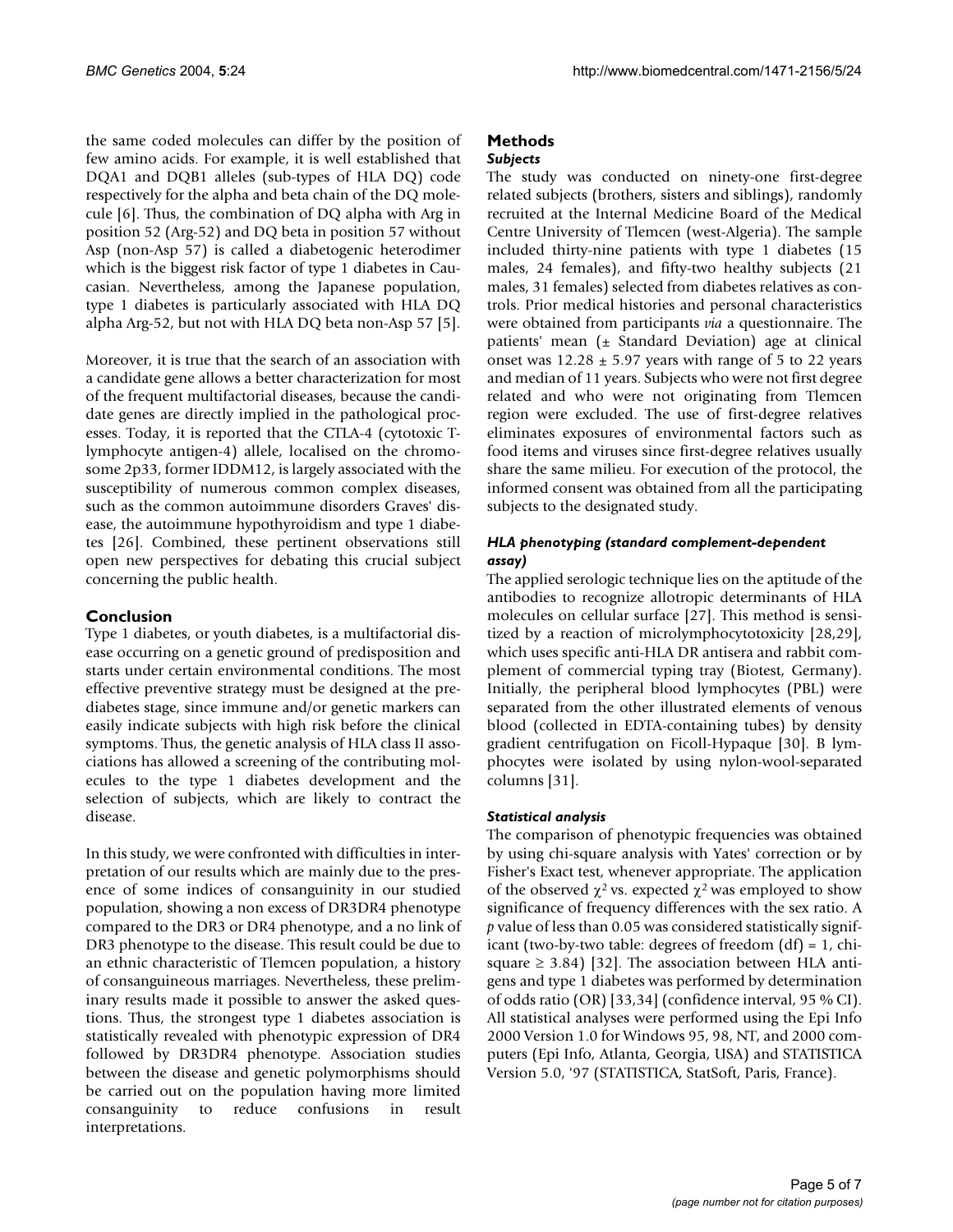### **Author's contributions**

AM drafted the manuscript, performed statistical analyses and carried out the bibliography research. MS participated by coordinating and orienting the designated study. BA carried out HLA phenotyping and participated in the study design. KM recruited the eligible subjects. All authors read and approved the final version of the manuscript.

### **Acknowledgments**

The authors would like to express their deep recognition and greatest thanks to Professor Kaoual Meguenni, Head of the Epidemiology Board (Medical Centre University of Tlemcen) for his precious assistance and using data processing materials of his Board. They are also indebted to Dr Malika Bendahmane for critically reading the manuscript. They are grateful to the staff of Immunology and Hematology Boards of the Medical Centre University staff of Tlemcen for their collaboration and technical assistance, and to the Scientific and Technical Research Centre (SERIST) staff of Tlemcen for their documentary assistance in this study.

### **References**

- 1. Gorus FK, Vandewalle CL, Winnock F, Lebleu F, Keymeulen B, Van der Auwera B, Falorni A, Dorchy H, Féry F, Pipeleers DG, the Belgian Diabetes Registry: **Increased prevalence of abnormal immunoglobulin M, G, and A concentrations at clinical onset of insulin-dependent diabetes mellitus: a registry-based study.** *Pancreas* 1998, **1:**50-59.
- Erbağci AB, Tarakçioğlu M, Coşkun Y, Sivasli E, Namiduru ES: [Medi](http://www.ncbi.nlm.nih.gov/entrez/query.fcgi?cmd=Retrieve&db=PubMed&dopt=Abstract&list_uids=10.1016/S0009-9120(01)00275-2)**[ators of inflammation in children with type 1 diabetes melli](http://www.ncbi.nlm.nih.gov/entrez/query.fcgi?cmd=Retrieve&db=PubMed&dopt=Abstract&list_uids=10.1016/S0009-9120(01)00275-2)[tus: cytokines in type 1 diabetic children](http://www.ncbi.nlm.nih.gov/entrez/query.fcgi?cmd=Retrieve&db=PubMed&dopt=Abstract&list_uids=10.1016/S0009-9120(01)00275-2)[.](http://www.ncbi.nlm.nih.gov/entrez/query.fcgi?cmd=Retrieve&db=PubMed&dopt=Abstract&list_uids=11849625)** *Clin Biochem* 2001, **34:**645-50.
- 3. Hill NJ, Van Gunst K, Sarvetnick N: **[Th1 and Th2 pancreatic](http://www.ncbi.nlm.nih.gov/entrez/query.fcgi?cmd=Retrieve&db=PubMed&dopt=Abstract&list_uids=12574327) [inflammation differentially affect homing of islet-reactive](http://www.ncbi.nlm.nih.gov/entrez/query.fcgi?cmd=Retrieve&db=PubMed&dopt=Abstract&list_uids=12574327) [CD4 cells in nonobese diabetic mice.](http://www.ncbi.nlm.nih.gov/entrez/query.fcgi?cmd=Retrieve&db=PubMed&dopt=Abstract&list_uids=12574327)** *J Immunol* 2003, **170:**1649-58.
- 4. Kulmala P, Savola K, Petersen JS, Vähäsalo P, Karjalainen J, Löppönen T, Dyrberg T, Åkerblom HK, Knip M, Childhood Diabetes in Finland Study Group: **Prediction of Insulin-dependent Diabetes Mellitus in Siblings of Children with Diabetes. A population-based Study.** *J Clin Invest* 1998, **2:**327-36.
- 5. Kida K, Kaino Y, Ito T, Hirai H, Nakamura K: **Immunogenetics of insulin-dependent diabetes mellitus.** *Acta Pædiatr* 1999, **Suppl 427:**3-7.
- 6. Dorman J, the WHO DiaMon Molecular Epidemiologie Sub-Project Group: **Molecular Epidemiology of Insulin-dependent Diabetes Mellitus: WHO Diamon Project.** *Gac Méd Méx* 1997, **Suppl 1:**151-4.
- 7. Bourcigaux N, Charbonnel B: **[Diabète insulino-dépendant: Etiol](http://www.ncbi.nlm.nih.gov/entrez/query.fcgi?cmd=Retrieve&db=PubMed&dopt=Abstract&list_uids=9366118)[ogie, physiopathologie, diagnostic, complications, pronostic,](http://www.ncbi.nlm.nih.gov/entrez/query.fcgi?cmd=Retrieve&db=PubMed&dopt=Abstract&list_uids=9366118) [traitement.](http://www.ncbi.nlm.nih.gov/entrez/query.fcgi?cmd=Retrieve&db=PubMed&dopt=Abstract&list_uids=9366118)** *La Revue du Praticien* 1997, **47:**1583-92.
- 8. Scott FW, Norris JM, Kolb H: **[Milk and type 1 diabetes.](http://www.ncbi.nlm.nih.gov/entrez/query.fcgi?cmd=Retrieve&db=PubMed&dopt=Abstract&list_uids=8729165)** *Diabetes Care* 1996, **19:**379-83.
- 9. Akerblom HK, Knip M, Simell O: **[From pathomecanisms to pre](http://www.ncbi.nlm.nih.gov/entrez/query.fcgi?cmd=Retrieve&db=PubMed&dopt=Abstract&list_uids=9453284)[diction, prevention and improved care of insulin-dependent](http://www.ncbi.nlm.nih.gov/entrez/query.fcgi?cmd=Retrieve&db=PubMed&dopt=Abstract&list_uids=9453284) [diabetes mellitus in children.](http://www.ncbi.nlm.nih.gov/entrez/query.fcgi?cmd=Retrieve&db=PubMed&dopt=Abstract&list_uids=9453284)** *Ann Med* 1997, **29:**383-85.
- Vandewalle CL, Falorni A, Lernmark Å, Goubert P, Dorchy H, Coucke W, Semakula C, Van der Auwera B, Kaufman L, Schuit FC, Pipeleers DG, Gorus FK, the Belgian Diabetes Registry: **Associations of GAD-65 and IA-2-autoantibodies with genetic risk markers in new-onset IDDM patients and their siblings.** *Diabetes Care* 1997, **10:**1547-52.
- 11. Jiwa F: **Diabetes in the 1990s-an overview.** *Statistical Bulletin* 1997, **Jan–Mar:**2-8.
- 12. Nepom GT: **Immunogenetics and IDDM.** *Diabetes Rev* 1993, **1:**93-03.
- 13. Bach JF: **L'origine immunitaire du diabète.** *La Recherche* 1989, **214:**1206-15.
- 14. Honeyman M, Wasserfall C, Nerup J, Rossini A: **[Prediction and](http://www.ncbi.nlm.nih.gov/entrez/query.fcgi?cmd=Retrieve&db=PubMed&dopt=Abstract&list_uids=10.1007/s001250051403) [prevention of IDDM](http://www.ncbi.nlm.nih.gov/entrez/query.fcgi?cmd=Retrieve&db=PubMed&dopt=Abstract&list_uids=10.1007/s001250051403)[.](http://www.ncbi.nlm.nih.gov/entrez/query.fcgi?cmd=Retrieve&db=PubMed&dopt=Abstract&list_uids=9345647)** *Diabetologia* 1997, **40:**B58-B61.
- 15. Amirzargar A, Mostafavi H, Farjadian Sh, Ghaderi A: **Association of HLA-class II alleles and susceptibility to type 1 diabetes in southern Iranian patients.** *Irn J Med Sci* 2000, **25:**109-13.
- 16. Fernandes AP, Louzada-Junior P, Foss MC, Donadi EA: **[HLA-DRB1,](http://www.ncbi.nlm.nih.gov/entrez/query.fcgi?cmd=Retrieve&db=PubMed&dopt=Abstract&list_uids=12021129) [DQB1, and DQA1 allele profile in Brazilian patients with](http://www.ncbi.nlm.nih.gov/entrez/query.fcgi?cmd=Retrieve&db=PubMed&dopt=Abstract&list_uids=12021129) [type 1 diabetes mellitus.](http://www.ncbi.nlm.nih.gov/entrez/query.fcgi?cmd=Retrieve&db=PubMed&dopt=Abstract&list_uids=12021129)** *Ann N Y Acad Sci* 2002, **958:**305-08.
- 17. Petrone A, Bugawan TL, Mesturino CA, Nistico L, Galgani A, Giorgi G, Cascino I, Erlich HA, Di Mario U, Buzzetti R: **[The distribution of](http://www.ncbi.nlm.nih.gov/entrez/query.fcgi?cmd=Retrieve&db=PubMed&dopt=Abstract&list_uids=10.1034/j.1399-0039.2001.580607.x) HLA class II susceptible/protective haplotypes could par[tially explain the low incidence of type 1 diabetes in conti](http://www.ncbi.nlm.nih.gov/entrez/query.fcgi?cmd=Retrieve&db=PubMed&dopt=Abstract&list_uids=10.1034/j.1399-0039.2001.580607.x)[nental Italy \(Lazio region\)](http://www.ncbi.nlm.nih.gov/entrez/query.fcgi?cmd=Retrieve&db=PubMed&dopt=Abstract&list_uids=10.1034/j.1399-0039.2001.580607.x)[.](http://www.ncbi.nlm.nih.gov/entrez/query.fcgi?cmd=Retrieve&db=PubMed&dopt=Abstract&list_uids=11929589)** *Tissue Antigens* 2001, **58:**385-94.
- 18. Richens ER, Shaltout A, Bahr GM, Abdella N, Jayyab AK, Al-Saffar M, Behbehani K: **[Insulin binding substances, autoimmunity and](http://www.ncbi.nlm.nih.gov/entrez/query.fcgi?cmd=Retrieve&db=PubMed&dopt=Abstract&list_uids=2789462) [type I diabetes in Kuwaiti patients and their kindred.](http://www.ncbi.nlm.nih.gov/entrez/query.fcgi?cmd=Retrieve&db=PubMed&dopt=Abstract&list_uids=2789462)** *Acta Diabetol Lat* 1989, **26:**115-22.
- 19. Berzina L, Ludvigsson J, Sadauskaite-Kuehne V, Nelson N, Shtauvere-Brameus A, Sanjeevi CB: **[DR3 is associated with type 1 diabetes](http://www.ncbi.nlm.nih.gov/entrez/query.fcgi?cmd=Retrieve&db=PubMed&dopt=Abstract&list_uids=12021139) [and blood group ABO incompatibility.](http://www.ncbi.nlm.nih.gov/entrez/query.fcgi?cmd=Retrieve&db=PubMed&dopt=Abstract&list_uids=12021139)** *Ann N Y Acad Sci* 2002, **958:**345-48.
- 20. Honeyman MC, Harrison LC, Drummond B, Colman PC, Tait BD: **[Analysis of families at risk for IDDM reveals that HLA anti](http://www.ncbi.nlm.nih.gov/entrez/query.fcgi?cmd=Retrieve&db=PubMed&dopt=Abstract&list_uids=8529124)[gens influence progression to clinical disease.](http://www.ncbi.nlm.nih.gov/entrez/query.fcgi?cmd=Retrieve&db=PubMed&dopt=Abstract&list_uids=8529124)** *Mol Med* 1995, **1:**576-82.
- 21. Deschamps I, Boitard C, Hors J, Busson M, Marcelli-Barge A, Mogenet A, Robert JJ: **[Life table analysis of the risk of type 1 \(insulin](http://www.ncbi.nlm.nih.gov/entrez/query.fcgi?cmd=Retrieve&db=PubMed&dopt=Abstract&list_uids=1451952)dependent) diabetes mellitus in sibling according to islet cell [antibodies and HLA markers. An 8-year prospective study.](http://www.ncbi.nlm.nih.gov/entrez/query.fcgi?cmd=Retrieve&db=PubMed&dopt=Abstract&list_uids=1451952)** *Diabetologia* 1992, **35:**951-57.
- 22. Owerbach D, Gum S, Gabbay KH: **Primary association of HLA-DQ[W8 whith type 1 diabetes mellitus in DR4 patients.](http://www.ncbi.nlm.nih.gov/entrez/query.fcgi?cmd=Retrieve&db=PubMed&dopt=Abstract&list_uids=2786821)** *Diabetes* 1989, **38:**942-45.
- 23. Genovese S, Bonfanti R, Bazzigallupi E, Lampasona V, Banazzi E, Bosi E, Chiumello G, Bonifacio E: **[Association of IA-2 autoantibodies](http://www.ncbi.nlm.nih.gov/entrez/query.fcgi?cmd=Retrieve&db=PubMed&dopt=Abstract&list_uids=8897011) [with HLA DR4 phenotypes in IDDM.](http://www.ncbi.nlm.nih.gov/entrez/query.fcgi?cmd=Retrieve&db=PubMed&dopt=Abstract&list_uids=8897011)** *Diabetologia* 1996, **39:**1223-26.
- 24. Onkamo P, Väänänen M, Karvonen M, Tuomilehto J: **[Worldwide](http://www.ncbi.nlm.nih.gov/entrez/query.fcgi?cmd=Retrieve&db=PubMed&dopt=Abstract&list_uids=10.1007/s001250051309) [increase in incidence of Type I diabetes – the analysis of the](http://www.ncbi.nlm.nih.gov/entrez/query.fcgi?cmd=Retrieve&db=PubMed&dopt=Abstract&list_uids=10.1007/s001250051309) [data on published incidence trends](http://www.ncbi.nlm.nih.gov/entrez/query.fcgi?cmd=Retrieve&db=PubMed&dopt=Abstract&list_uids=10.1007/s001250051309)[.](http://www.ncbi.nlm.nih.gov/entrez/query.fcgi?cmd=Retrieve&db=PubMed&dopt=Abstract&list_uids=10651256)** *Diabetologia* 1999, **42:**1395-403.
- 25. Djoulah S, Khalil I, Beressi JP, Benhamamouch S, Bessaoud K, Deschamps I, Degos L, Hors J: **[The HLA-DR-B1\\*0405 haplotype is](http://www.ncbi.nlm.nih.gov/entrez/query.fcgi?cmd=Retrieve&db=PubMed&dopt=Abstract&list_uids=1477090) [most strongly associated with IDDM in Algerians.](http://www.ncbi.nlm.nih.gov/entrez/query.fcgi?cmd=Retrieve&db=PubMed&dopt=Abstract&list_uids=1477090)** *Eur J Immunogenet* 1992, **19:**381-89.
- 26. Ueda H, Howson JM, Esposito L, Heward J, Snook H, Chamberlain G, Rainbow DB, Hunter KM, Smith AN, Di Genova G, Heer MH, Dahlman I, Payne F, Smyth D, Lowe C, Twells RC, Howlett S, Healy B, Nutland S, Rance HE, Everett V, Smink LJ, Lam AC, Cordell HJ, Walker NM, Bordin C, Hulme J, Motzo C, Cucca F, Hess JF, Metzker ML, Rojers J, Gregory S, Allahabadia A, Nithiyananthan R, Tuomilehto-Wolf E, Tuomilehto J, Bingley P, Gillespie KM, Undlien DE, Ronningen KS, Guja C, Ionescu-Tirgoviste C, Savage DA, Maxwell AP, Carson DJ, Patterson CC, Franklyn JA, Clayton DG, Peterson LB, Wicker LS, Todd JA, Gough SC: **[Association of the T-cell regula](http://www.ncbi.nlm.nih.gov/entrez/query.fcgi?cmd=Retrieve&db=PubMed&dopt=Abstract&list_uids=10.1038/nature01621)[tory gene CTLA-4 with susceptibility to autoimmune](http://www.ncbi.nlm.nih.gov/entrez/query.fcgi?cmd=Retrieve&db=PubMed&dopt=Abstract&list_uids=10.1038/nature01621) [disease.](http://www.ncbi.nlm.nih.gov/entrez/query.fcgi?cmd=Retrieve&db=PubMed&dopt=Abstract&list_uids=10.1038/nature01621)** *Nature* 2003, **6939:**506-11.
- 27. Dausset J: *HLA Complexe majeur d'histocompatibilité de l'homme* Paris: Flammarion Médecine Sciences; 1989.
- 28. Terasaki PI, McClelland JD: **[Microdroplet assay of human serum](http://www.ncbi.nlm.nih.gov/entrez/query.fcgi?cmd=Retrieve&db=PubMed&dopt=Abstract&list_uids=14248725) [cytotoxins.](http://www.ncbi.nlm.nih.gov/entrez/query.fcgi?cmd=Retrieve&db=PubMed&dopt=Abstract&list_uids=14248725)** *Nature* 1964, **204:**998-00.
- 29. Carpentier A, Farge D: *Transplantation d'organes* Paris: Flammarion Médecine Sciences; 1992.
- 30. Vincenzo C, Margherita C, Graziella I, Giuseppina S, Fortunato M, Vincenzo TL: **[Clinical significance of HLA-DR+, CD19+, CD10+](http://www.ncbi.nlm.nih.gov/entrez/query.fcgi?cmd=Retrieve&db=PubMed&dopt=Abstract&list_uids=9299867) immature B-cell phenotype and CD34+ cell detection in [bone marrow lymphocytes from children affected with](http://www.ncbi.nlm.nih.gov/entrez/query.fcgi?cmd=Retrieve&db=PubMed&dopt=Abstract&list_uids=9299867) [immune thrombocytopenic purpura.](http://www.ncbi.nlm.nih.gov/entrez/query.fcgi?cmd=Retrieve&db=PubMed&dopt=Abstract&list_uids=9299867)** *Haematologica* 1997, **82:**471-73.
- 31. Werner Ch, Klouda PT, Corrêa MC, Vassali P, Jeannet M: **[Isolation](http://www.ncbi.nlm.nih.gov/entrez/query.fcgi?cmd=Retrieve&db=PubMed&dopt=Abstract&list_uids=301671) [of B- and T-lymphocytes by nylon fiber columns.](http://www.ncbi.nlm.nih.gov/entrez/query.fcgi?cmd=Retrieve&db=PubMed&dopt=Abstract&list_uids=301671)** *Tissue Antigens* 1977, **9:**227-29.
- 32. Dagnelie P: *Théorie et méthodes statistiques: les méthodes de l'inférence statistique* Gembloux: A.S.B.L; 1975.
- 33. Ipsen J: **[The ubiquitous 2 × 2 table, its parameters and their](http://www.ncbi.nlm.nih.gov/entrez/query.fcgi?cmd=Retrieve&db=PubMed&dopt=Abstract&list_uids=6505659) [confidence limits.](http://www.ncbi.nlm.nih.gov/entrez/query.fcgi?cmd=Retrieve&db=PubMed&dopt=Abstract&list_uids=6505659)** *Scand J Soc Med* 1984, **12:**121-7.